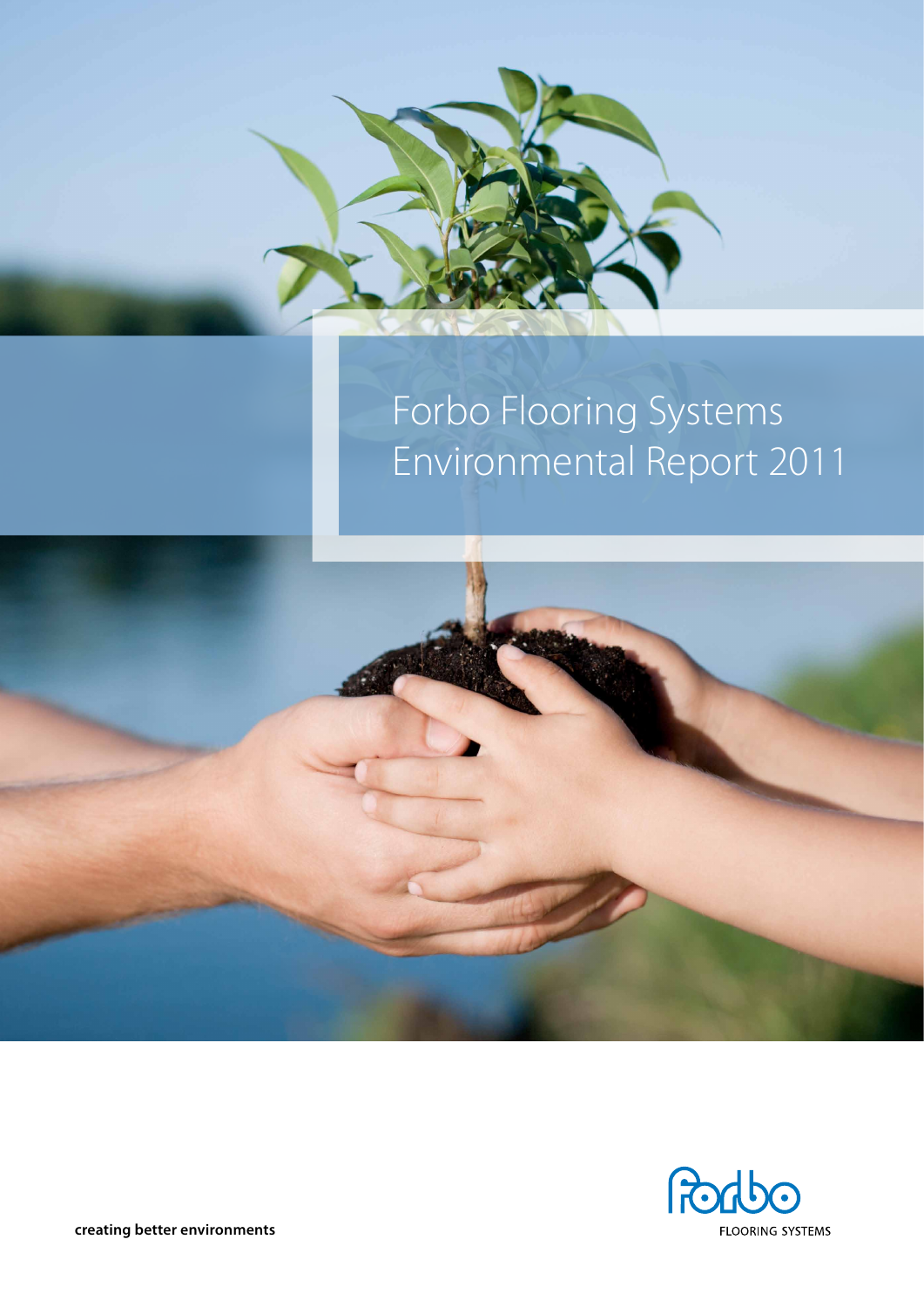### Forbo Flooring, creating better environments with sustainable products

Forbo Flooring is part of the Forbo Group, a global leader in flooring, bonding and movement systems, and offers a full range of flooring products for both commercial and residential markets. High quality linoleum, vinyl, textile, flocked and entrance flooring products combine functionality, colour and design, offering you total flooring solutions for any environment. Twelve manufacturing plants, and sales and marketing branches in thirty countries worldwide make up Forbo's flooring division.

To achieve environmental leadership Forbo Flooring is placing sustainability at the heart of its business. Forbo Flooring protects, invests, and cares for all environments that we touch upon whether it is a work, indoor, or natural environment our goal is to simply optimize our performance now, and for the benefit of our collective futures. Creating better environments is an integral part of the way we do business and the way we promote our activities to our stakeholders. We are committed to

improve the sustainability of our products by constantly seeking ways to minimize the environmental impacts.

Forbo Flooring is the first flooring manufacturer to use Life Cycle Assessment (LCA) to measure the environmental performance of all its products and the organization itself. We have outlined an environmental strategy with a challenging target to improve all environmental impacts with focus on reducing the CO2 and other related emissions that contribute to irreversible climate change caused by global warming.

Linoleum is the oldest resilient flooring product with the lowest environmental impact and has been produced for over 150 years. Forbo Flooring's Marmoleum is the most environmentally friendly floor coverings as the result of the combination of natural renewable raw materials and those with a high recycled content. At the end of its life the product is fully bio-degradable.



### www.forbo-flooring.com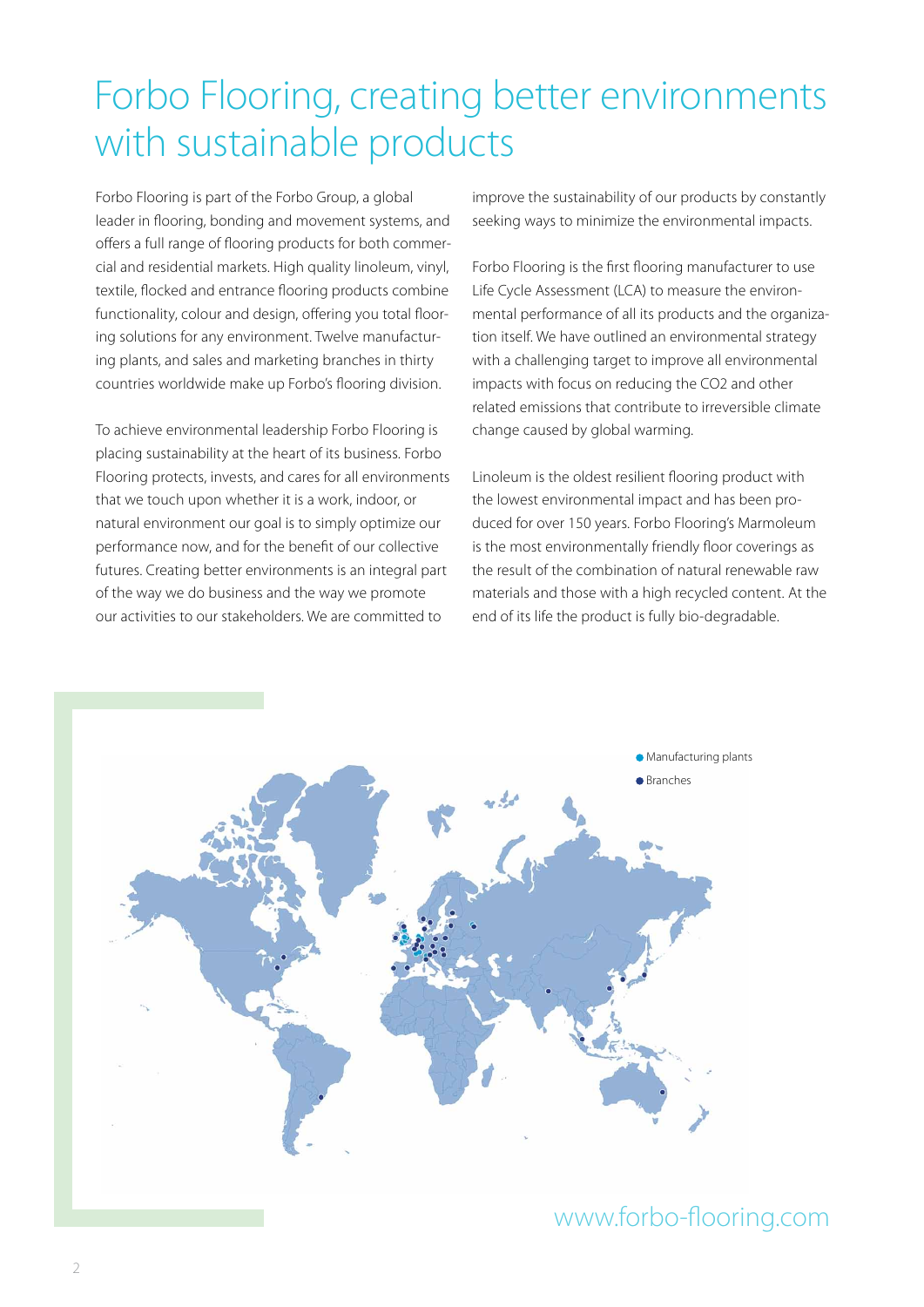### Introduction

In 2010 we made sustainability a key element of the Forbo Flooring Systems divisional strategy. The goal is to become the environmentally leading manufacturer in our industry. We have an excellent starting point. Our most important product, Marmoleum, is the most sustainable product in the industry, having the highest content by far of renewable raw materials. It is our obligation to build on this position by significantly reducing the environmental impact of all our products and activities, be it in emissions or use of raw materials.

Our strategy is based on reducing our environmental impact as measured by the LCA method, an industry wide standard. We have targeted a 25% reduction in our LCA impact vs. the 2009 baseline. This is an ambitious target. As a consequence we have involved the whole organisation in the strategy and made sustainability the theme of last years Forbo Way to Win project. The combined efforts resulted in the launch of a total of 300 projects in 2011 which are expected to bring very significant improvements in the coming years. The impact in 2011 was modest and our improvement now stands at just over

five percent vs. the base line. While we have built good momentum, it is clear that there is some way to go. We will redouble our efforts in order to achieve our targets.

In addition to LCA we are working to develop EPDs (Environmental Product Declarations) as a tool to translate environmental performance into value and benefits for our customers and help them to make the right choice for the most sustainable product. A building designed in a sustainable way maximizes both economic and environmental performance

In 2012 we will continue to focus on our environmental target and launch our social accountability program to sustain the well being and safety of our employees and all other stakeholders in our supply chain deploying all three P's of sustainable business: Planet, Profit, People. Sustainability is our business.

#### **Jens Schneider**

Executive Vice President, Forbo Flooring Systems

Wede

### The **Forbo Way** to be sustainable

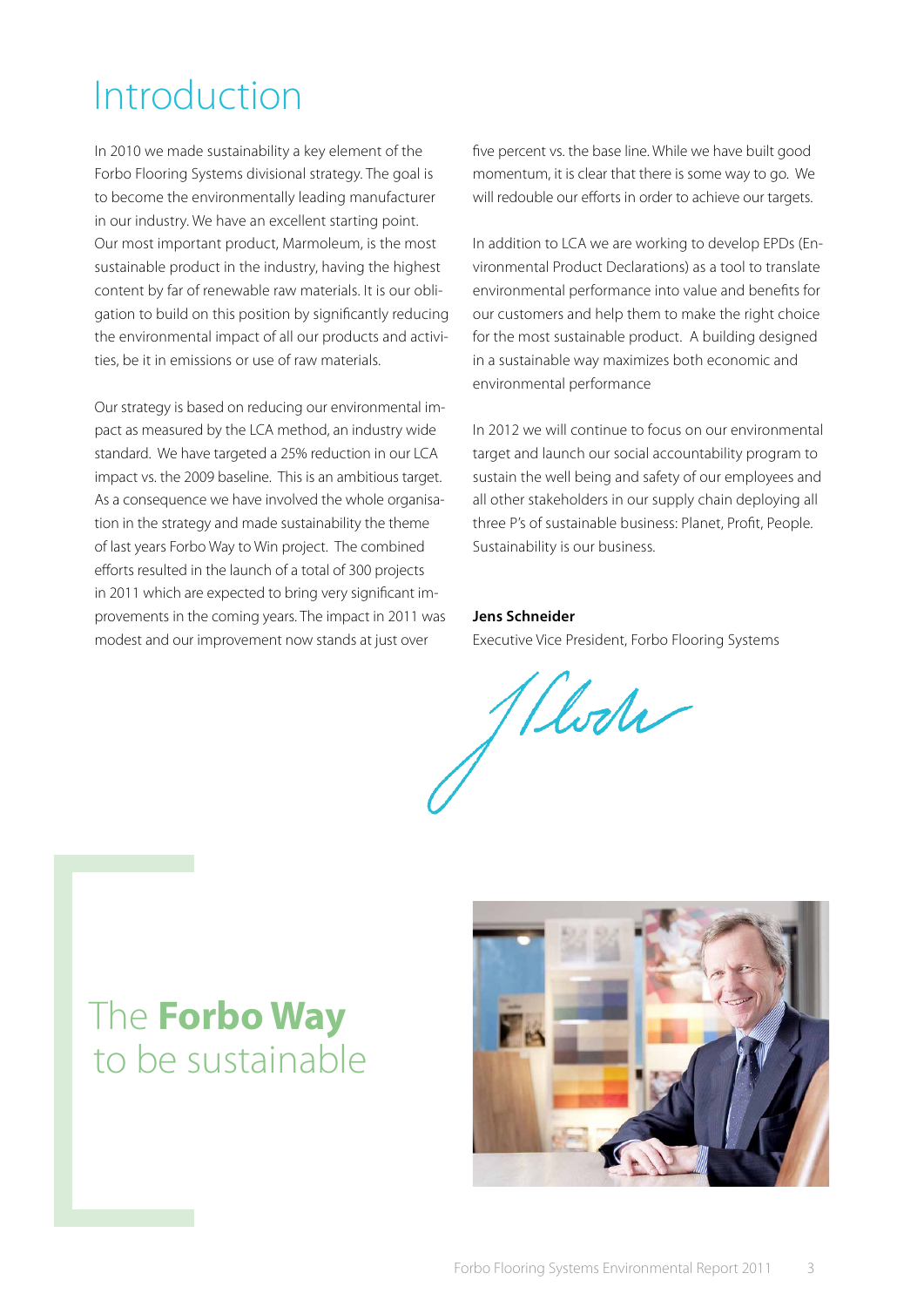### How sustainable are Forbo Flooring's products

#### **Marmoleum**

Marmoleum is the most sustainable floor covering worldwide. Forbo Marmoleum is the only flooring product listed as 100% Bio-based in the USDA BioPreferred Program. Marmoleum production has reached a material efficiency of approximately 98% making our Marmoleum almost a 'closed-loop' product and it is containing 40% of recycled post industrial waste.

During the use phase on the floor, Topshield2 finish allows a minimum of cleaning and maintenance resulting in very low environmental impacts and a long-life performance.

#### www.biopreferred.gov

#### **Flotex**

The most sustainable alternative for carpet is having up to 58% of recycle and reuse content and the durability because of its cleanable properties is extending the technical life time on the floor resulting in a great environmental performance cradle to grave

#### **Vinyl**

Year by year the recycling content in our vinyl product range is increasing. Forbo not only recycles or reuses production waste but also take back installation waste. Product is available with up to 45% recycle content in the backing. In 2012 we will launch our first Vinyl floor covering with bio-based plasticizer. This plasticizer is made from harvestable renewable materials.

### Marmoleum the most **sustainable floor covering** worldwide

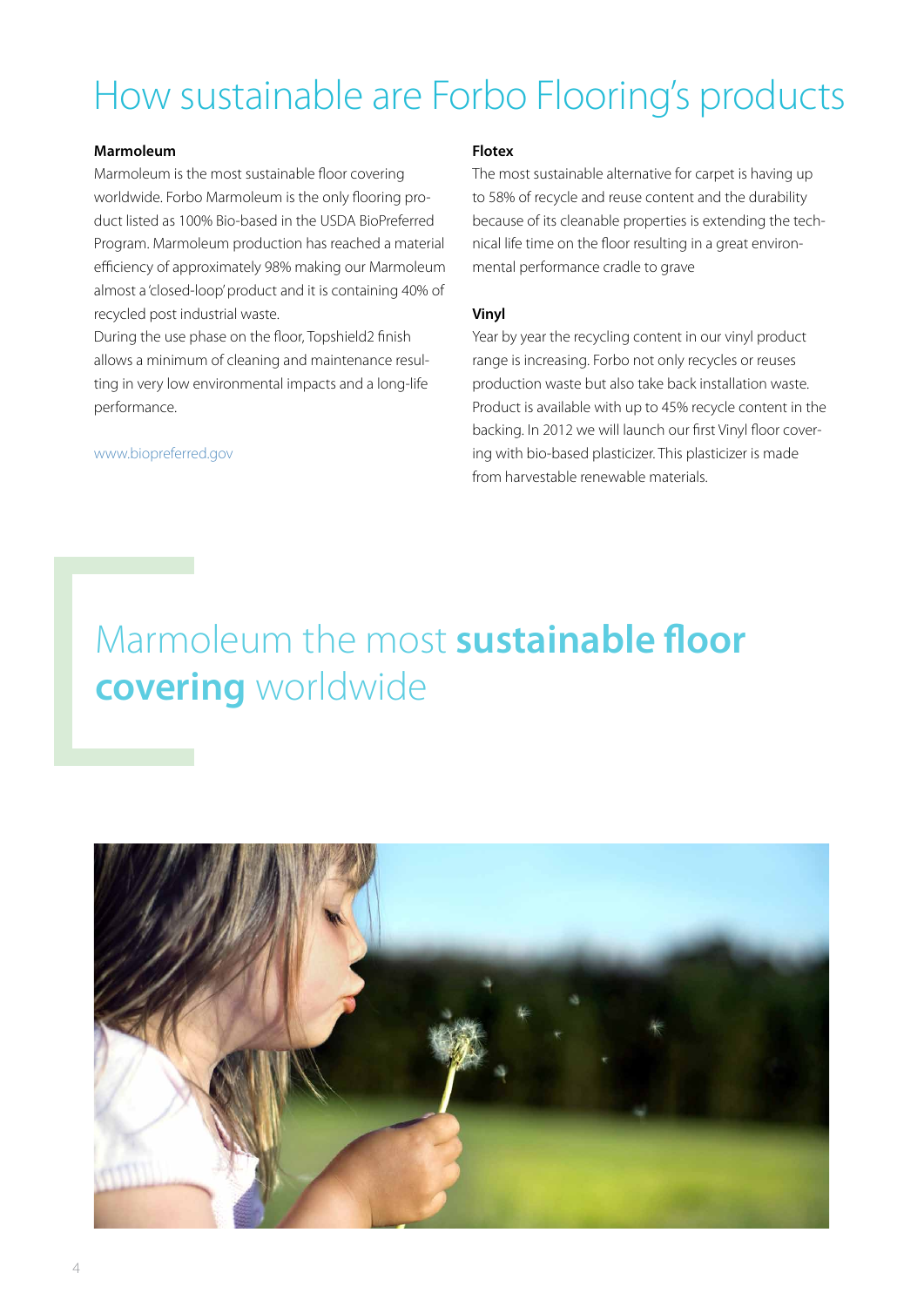### How sustainable are Forbo Flooring's products

#### **Tessera and Westbond Carpet Tiles**

Green design, reducing energy and material, together with recycling are the key words for the sustainable performance of Forbo carpet tiles. Westbond now has a recycled PVC backing and Tessera is about to launch its first range made with a 100% post consumer recycled yarn.

#### **Entrance systems**

Nuway is produced using 100% recycled aluminium and Coral Welcome is now available with 100% post consumer recycled yarn. On top of this Forbo Entrance Systems are reducing the environmental footprint of all other installed floor coverings in a building because of reducing the cleaning and maintenance frequency by stopping dirt and moisture getting into the building.

#### **The best in sustainable floor covering**

And remember our claims are calculated using internationally recognized Life Cycle Assessment (LCA) defined by International Standards Organisation (ISO 14040 and ISO 14044). LCA has been used by Forbo Flooring since the 1990's.

### **Sustainability** is our business

Coral Welcome made from recycled yarns

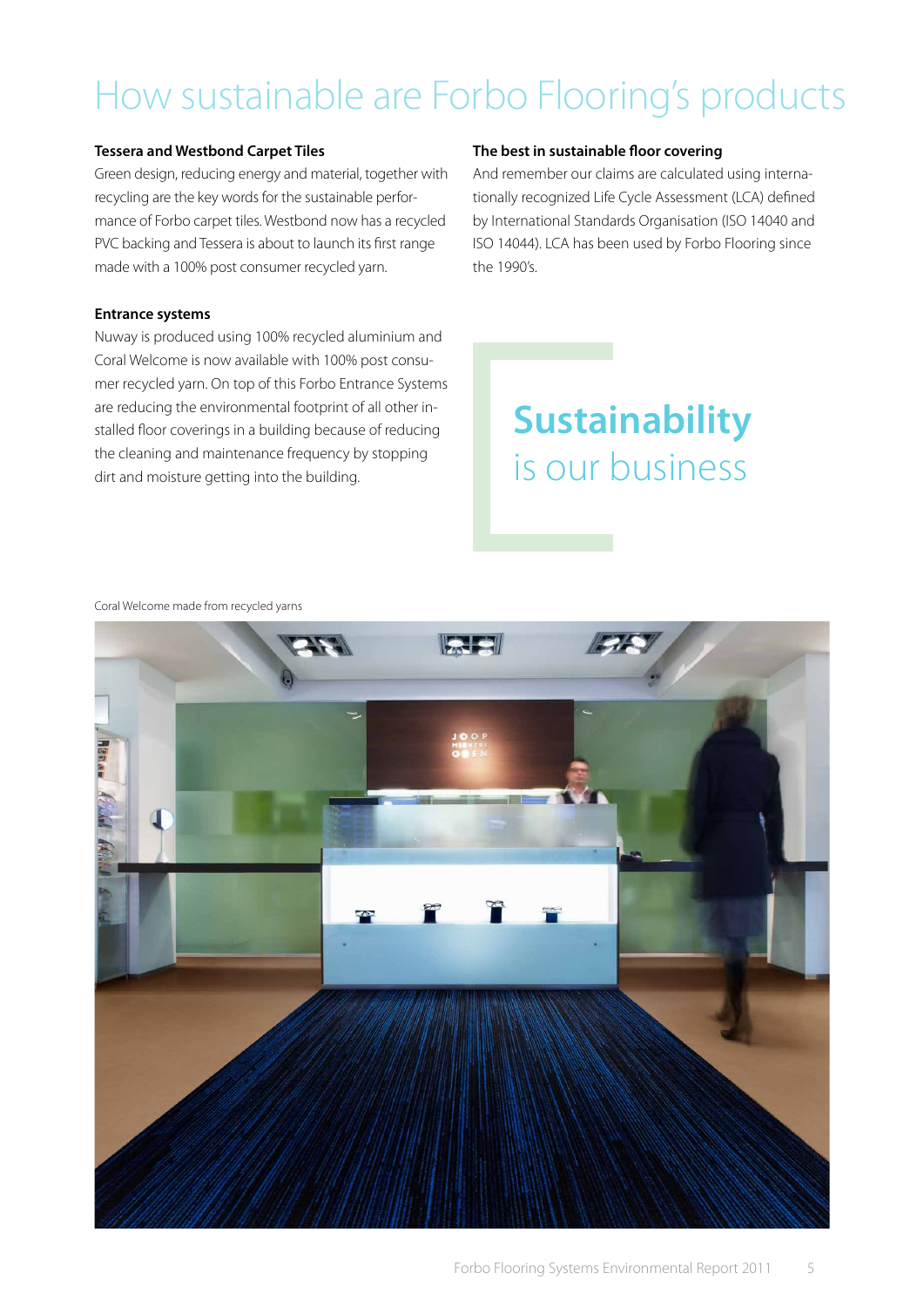# Sustainable Buildings

Green Building is the practice of creating structures and using processes that are environmentally responsible and resource-efficient throughout a building's life-cycle from siting to design, construction, operation, maintenance, renovation and demolition. This requires close cooperation of the design team, the architects, the engineers, and the client at all project stages. The Green Building practice expands and complements the classical building design concerns of economy, utility, durability, and comfort. Green building is also known as a sustainable or high performance building. Although new technologies are constantly being developed to complement current practices in creating greener structures, the common objective is that green buildings are designed to reduce the overall impact of the built environment on human health and the natural environment by:

- Efficiently using energy and water
- Protecting occupant health and improving employee productivity
- Reducing waste, pollution and depletion of resources

Forbo Flooring is a member of Green Building Councils in different countries in Europe and in the USA. We actively support the built industry in their efforts to design sustainable buildings with lower environmental footprint and moreover we offer products that contribute to the overall reduction of the built environmental footprint helping to create sustainable buildings.



*More and more often we are seeing a greater accountability for our products contribution to sustainable (green) building design. Sure we know that every one of our products has the prerequisite requirement of having good* 

*design, colour, and necessary technical performance. However, it is the product's sustainable attributes that are the tipping point in today's specifier decision making process. Attributes such as rapidly renewable material content, low emissions, and recycled content are just a few of the new requirements that our sales people are asked for on a regular basis. This demand for sustainable attributes is being largely fueled by green building rating systems like, LEED, BREEAM, and Green Star just to name a few. However, it is the goal of Forbo Flooring Systems to look beyond developing products with sustainable attributes and produce products that are truly sustainable.*

*By utilizing LCA our Design and Innovation team is preparing our products to meet the future demands of green building design and reclamation programs to create a closed loop system. In addition they develop products that can contribute to a "Living Building" through integrated design. Forbo's commitment toward sustainability must be the tipping point that separates our products from all the rest.*

#### **Tim Cole**

Director of Environmental Initiatives and Product Development



TNT Centre, Hoofddorp, The Netherlands Leed Platinum Certified Building

Forbo Flooring: Marmoleum Dutch Design M0712 Jurgen Bey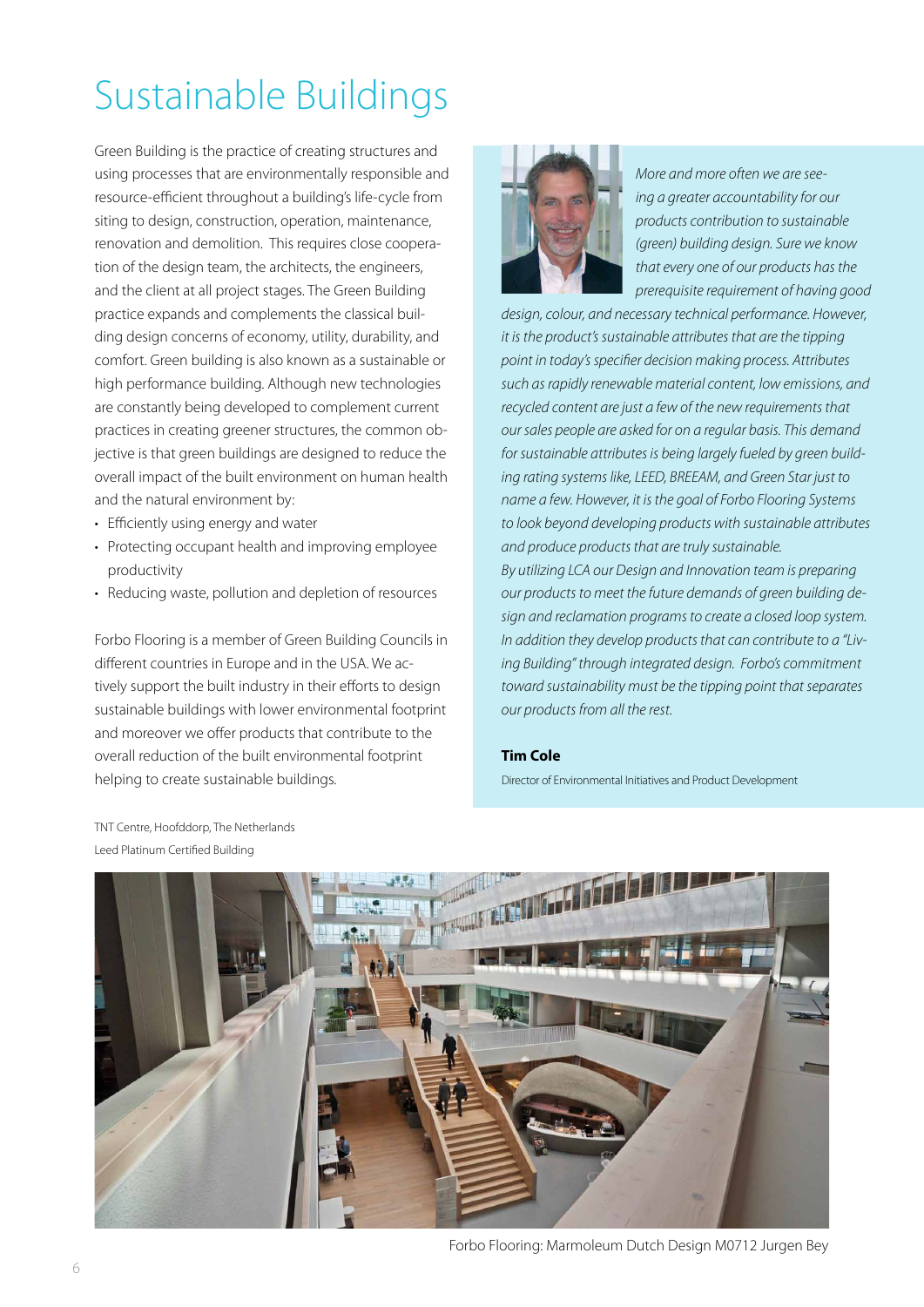## Forbo Flooring Systems' Sustainability Policy

As a global leader in flooring systems we have a responsibility, to all our stakeholders, to create a better environment. The way we serve and drive the market sets the pace and standard for world class flooring solutions. Sustainable development and 'creating better environments' is an integral part of all of Forbo Flooring Systems' activities. Founded in 1928, Forbo's first product was Linoleum – made from renewable natural raw materials, fully biodegradable and environmentally friendly, we have been at the forefront of sustainable awareness fulfilment for over 80 years. This global sustainability awareness has grown in the last decades becoming clear that natural resource depletion and global warming are two practices that can not continue as they have in the past if we are to fulfil our obligations to future generations. It is these obligations, to future generations, that we will comply to and in doing so act as a sustainable enterprise.

Forbo underwrites the broad and all inclusive definition for sustainable development as it has been accepted by the United Nations Commission on Environment and Development, General Assembly Resolution, 1987

### *"Developments that meet present needs without compromising the ability of future generations to meet their needs"*

The United Nation's definition of sustainability recognizes three individual dimensions that together make up a sustainable policy, they are:

- **• The Economic dimension:** the way in which the company organizes its position in the market place to actively develop its sustainable profile by using its economic stability and profitability for continuous improvement
- **· The Social dimension:** the way in which Corporate Social Responsibility and Corporate Governance are defined and followed within the company
- • **The Environmental dimension:** the way in which measures specific to improving the environmental impact of the processes and products of the company are regulated and executed

Forbo Flooring Systems supports these dimensions in a constructive and consistent manner through the following principles:

- "Compliance Plus" a commitment to go above and beyond Government regulations and requirements
- Integrating Sustainability considerations into all our business decisions
- Regular monitoring of progress and review of sustainability performance
- Commitment to continuous improvement
- Promoting Sustainability throughout our value chain, and expecting our suppliers and customers to comply with this
- Ensure that all staff is fully aware of our Sustainability Policy and are committed to implementing and improving it

Forbo Flooring Systems fully commits to being a sustainable partner to all our stakeholders.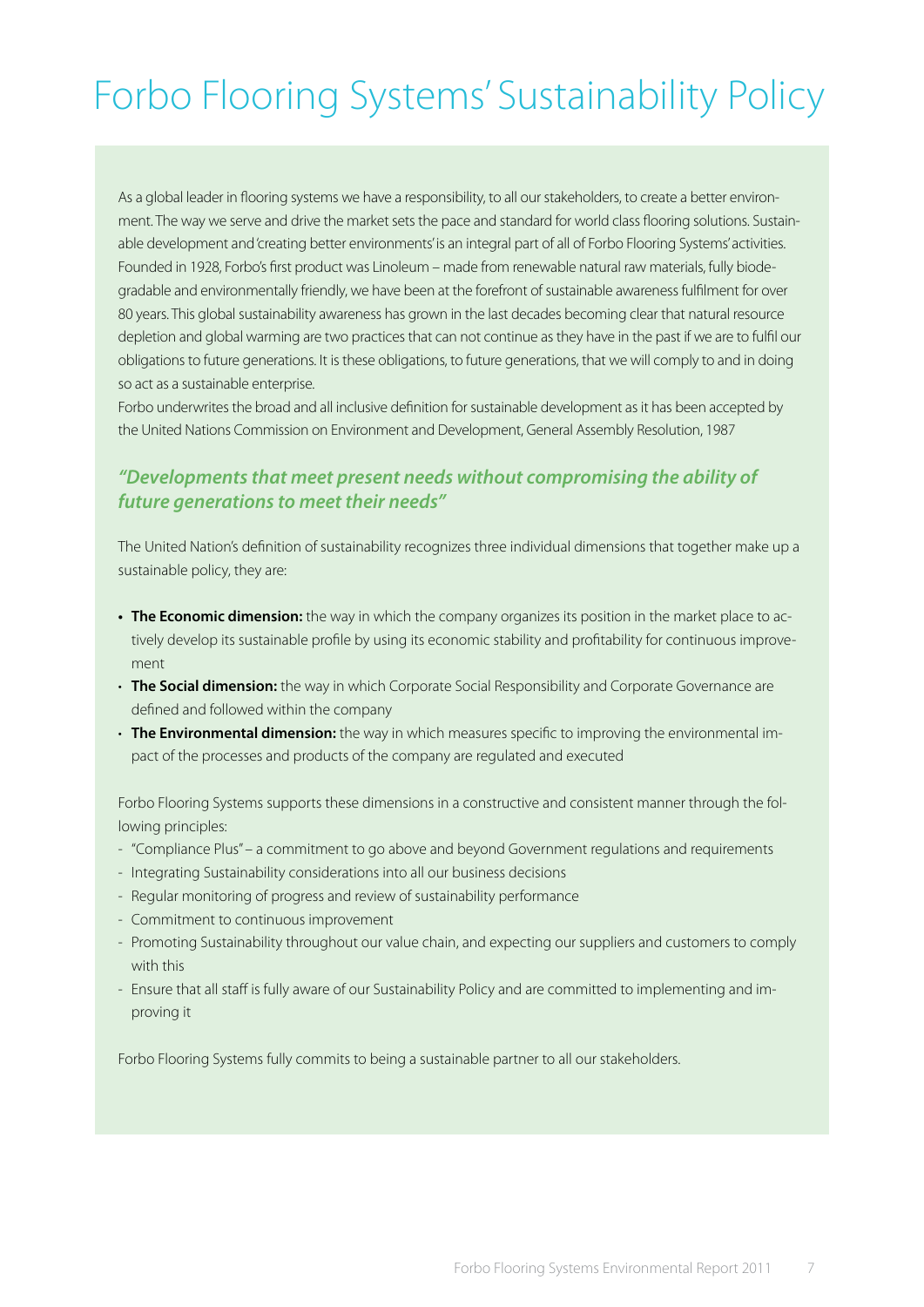# Forbo Flooring Systems' environmental report

#### **About this report**

This report aims to provide a transparent overview of the environmental performance of the Flooring Division during 2011. This is the first year after the full closure of our Forshaga plant in Sweden and the report covers our 12 manufacturing sites based in the United Kingdom, The Netherlands, Russia, France and Switzerland. We invite you to provide us feedback and let us know your thoughts about our 2011 Environmental Report. Please contact us at contact@forbo.com

### **Our main goal**

*To continuously minimize the environmental impact of Forbo Flooring Systems as measured by the weighted categories in our independently verified Life Cycle Assessment measurement system by 25% before the end of 2015 (vs. 2009).*

#### **Creating better environments**

The LCA is calculated for 1m<sup>2</sup> installed floor covering from cradle to installation. Measuring the environmental impact of our division we based our LCA calculation on the mass weighed mix of all our products produced including also the energy consumption of all our offices and warehouses worldwide. We are taking into account the following environmental impact categories:

- Acidification Potential
- Eutrophication Potential



- Ozone Layer Depletion Potential
- Photo Oxidant Creation Potential
- Abiotic Depletion Potential
- Global Warming Potential

We strongly believe that creating better environments means reducing all environmental impacts and not only Global Warming. Therefore, we equally weight all 6 impact categories and express them in one index figure.

### Environmental Policy

*We believe investments in people, process, and product that further improve our environmental performance are an investment for our future, not a cost of doing business. We are committed to creating a sustainable future by constantly seeking ways to minimize the environmental impacts of our products over their whole Life Cycle from raw material extraction till the end of life. Evaluation of all LCA impact categories are carried out, but with a particular focus on reducing the CO<sub>2</sub> emissions and the related irreversible climate change caused by global warming.*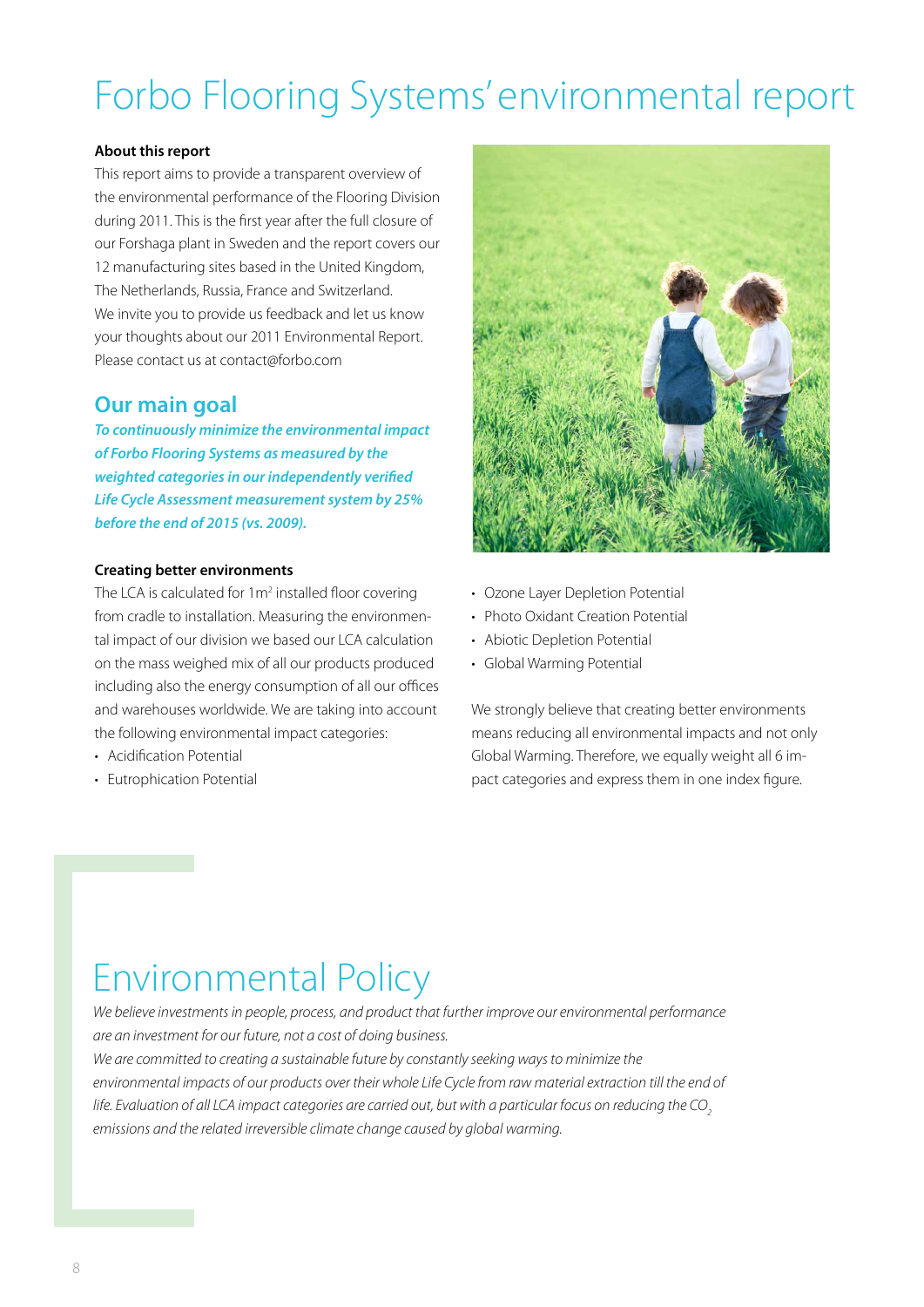# Forbo Flooring Systems' environmental report



In 2010 we started our strategic environmental project involving Operations, R&D, Supply Chain and Sales & Marketing. Our efforts in 2011 focussed on:

- Maximizing the efficient use of raw materials by reduce, re-use and recycle
- Reducing the use of energy in all production and business processes, and with all efforts to switch over to renewable energy
- Applying green design principles to all our new product and innovation development programs
- Promoting environmental responsibility towards all our stakeholders

In 2011 we sold more floor covering into the commercial sector. These products consume more materials and energy because they are constructed to perform in highly trafficked pedestrian use areas. The environmental foot print per square meter of these products is higher and therefore makes it more difficult to achieve our target. Our environmental footprint index shows a very small improvement. The change in product mix reduced the level of improvement despite strong focus on reducing, renewing, reusing and recycling. We are yet to capture improvements made by the raw material supply chain and during the installation process. These will without doubt make a positive contribution to our goal.

The carbon footprint of Forbo Flooring – Global Warming Potential – increased slightly when compared to 2010 as a result of the different product mix but is still 30% better compared to 2007. This reduction in our Carbon Footprint is as a result of our increased use of renewable energy, greater take up of renewable materials and growth of reuse and recycled content in our products

**LCA INDEX** ENVIRONMENTAL FOOTPRINT



#### **GLOBAL WARMING POTENTIAL INDEX** CARBON FOOTPRINT

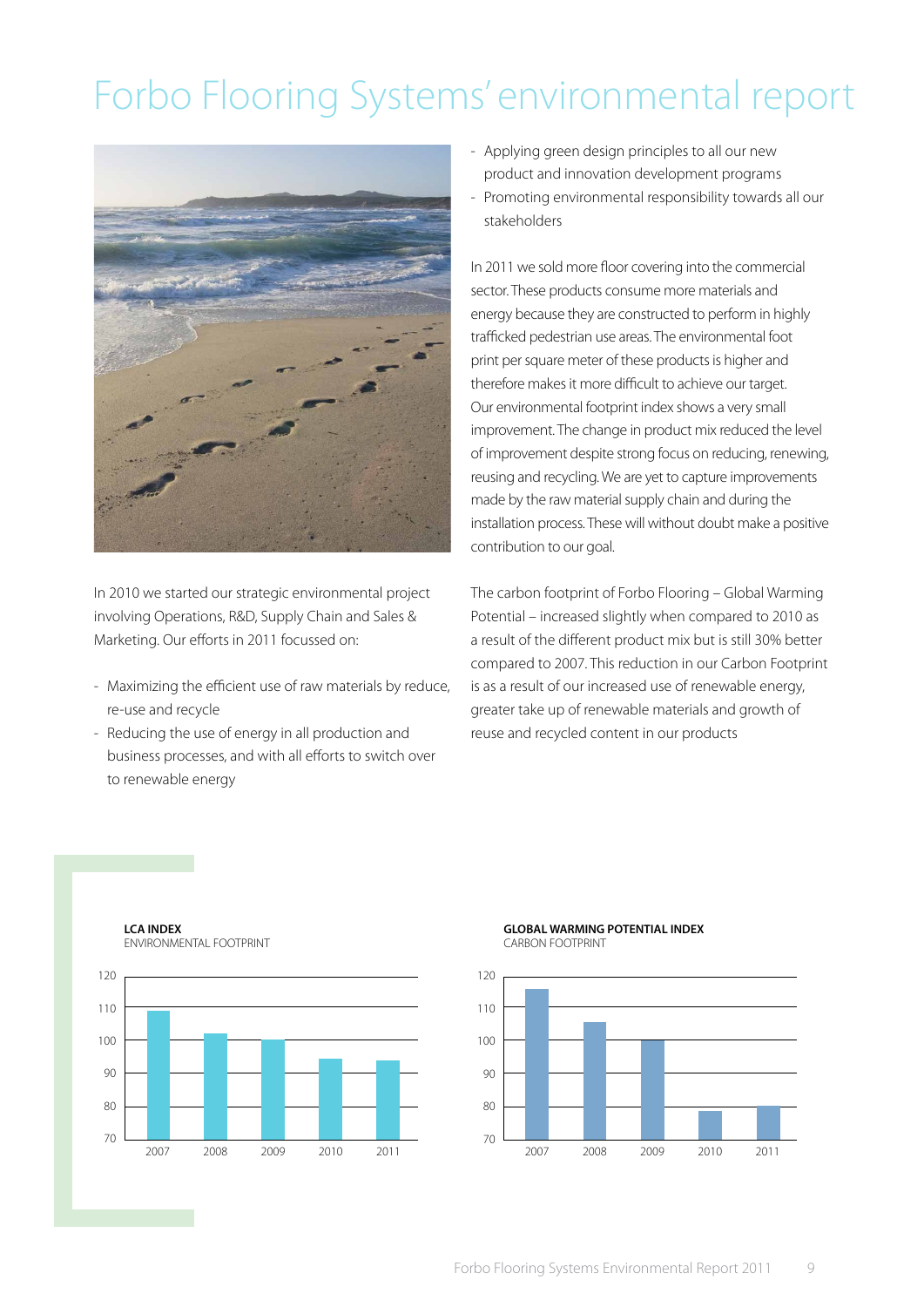### Reduce Renewable Reuse Recycle

### **Reduce Renewable Reuse Recycle**

The 4 R's are at the heart of our efforts to reduce our impact on the environment and are important indicators in our quest to become a more sustainable company. With a publicly stated objective of reducing our LCA by 25% by 2015 vs. 2009 it is important to view how we are progressing in each aspect as each will impact on our overall performance target.

### **Reduce**

We consider this the most important R – reducing our consumption of materials, energy and waste has the biggest impact both environmentally and financially. Reducing consumption and waste will have a large impact in reducing the environmental footprint.

#### **Energy**

We continued the good work of 2010 and accelerated progress in 2011. Analysis showed that there may be





#### primary energy INDEX (all energy)



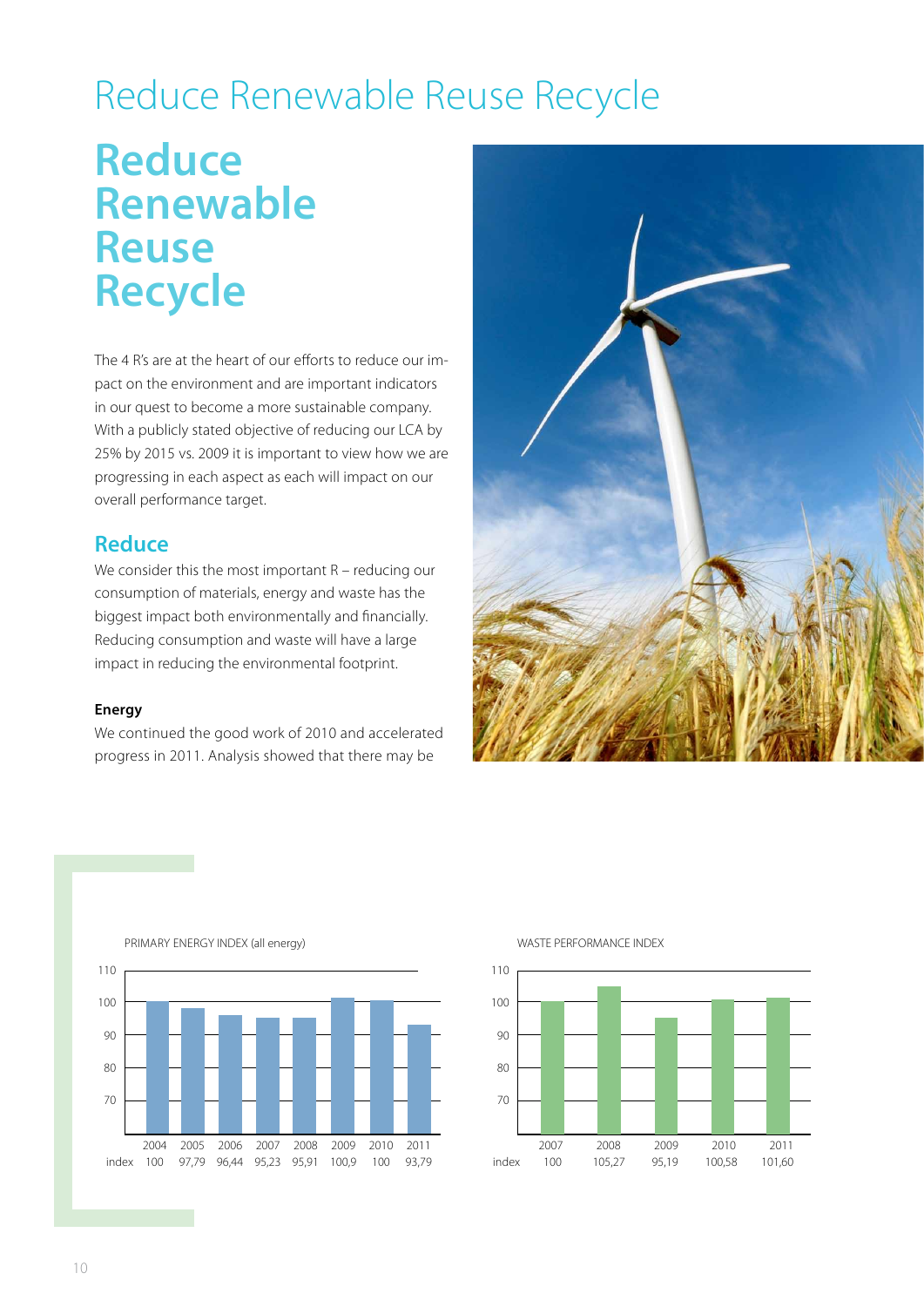### Reduce Renewable Reuse Recycle

two significant contributory factors to this; firstly we have seen a modest growth in our output and this has been supported by a number of energy reducing programs that were implemented as a result of our Way To Win Program. It is perhaps no coincidence that when we compare back to when we began collating data we can see that 2011 was our best performing year in terms of energy consumption per m<sup>2</sup> of flooring.

### **Renewable**

electricity mix

#### **Energy**

Our policy of sourcing as much of our electrical energy from renewable sources continued and now accounts for over 96% of the total electricity our manufacturing facilities consume. In turn this has partly reduced our carbon footprint – to date we have now removed over 150,000 tonnes of CO $_{\rm 2}$  from the environment. We continue to believe that removing the environmental impact at source is far better than offsetting.

This continued growth in the take up of renewable electricity has positively impacted our primary energy mix ratio. For the first time renewable energy accounted for over 50% of our primary energy mix – a very good achievement.

#### **Materials**

Linseed Oil, Rosin, Tall Oil, Cork, Wood flour, Wool, Jute, Wood, Cardboard, Paper – renewable materials form a significant part of what we purchase in order to deliver products our customers demand. In 2011 on average over 34% of purchased materials, including packaging could be described as being renewable.

#### Product waste breakdown





#### Primary Energy Mix 2011

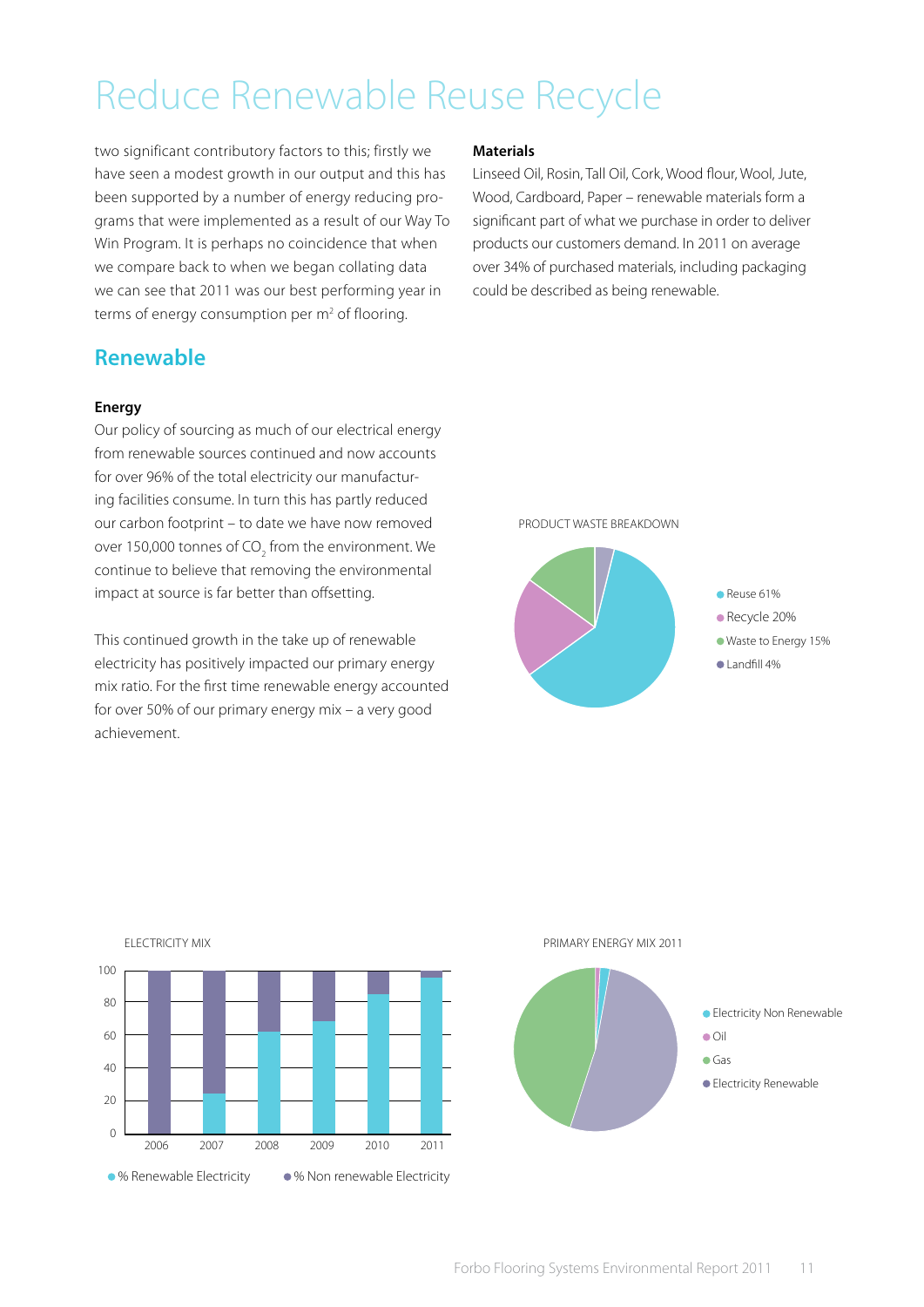## Reduce Renewable Reuse Recycle

### **Reuse & Recycle**

#### **Waste**

Our performance in 2011 is showing a slight increase in the amount of waste generated as a percentage of input raw materials. This indicator has been almost flat for 5 years in a row.

Our metric of what we do with our product waste shows that we have reduced our landfill by 20% over 2010. In 2010, 5% of our product waste was land filled and this



dropped to 4% in 2011. An excellent result that makes a positive contribution to our environmental target. To improve on this result even more we are targeting zero landfill by the end of 2012 for all our UK manufacturing facilities.

Total material that was recycled and reused increased slightly to 81%.

#### **Post consumer waste recycling**

In 2011 we really got into business with our take back rograms for installation waste. We returned 42 ton of Vinyl and 38 ton of Marmoleum to our operations facilities. Forbo Flooring is taking part in various recycling initiatives all over Europe such as CRUK in the United Kingdom, GBR in Sweden and SFEC in France and is a founding member of EPFLOOR.

EPFLOOR membership is composed of all the major Western European Vinyl flooring manufacturers representing over 90% of the production. Since 2001, the EPFLOOR members have provided increasing funds for supporting the recycling of post-consumer waste. Whilst the first years were mainly concentrated on R&D, since 2004 increase of collection has been a priority resulting in 2000 ton recycled waste in 2011.

#### www.epfloor.eu/



#### % RECYCLED & REUSED MATERIAL CONTENT



### % REUSED & RECYCLED PRODUCT WASTE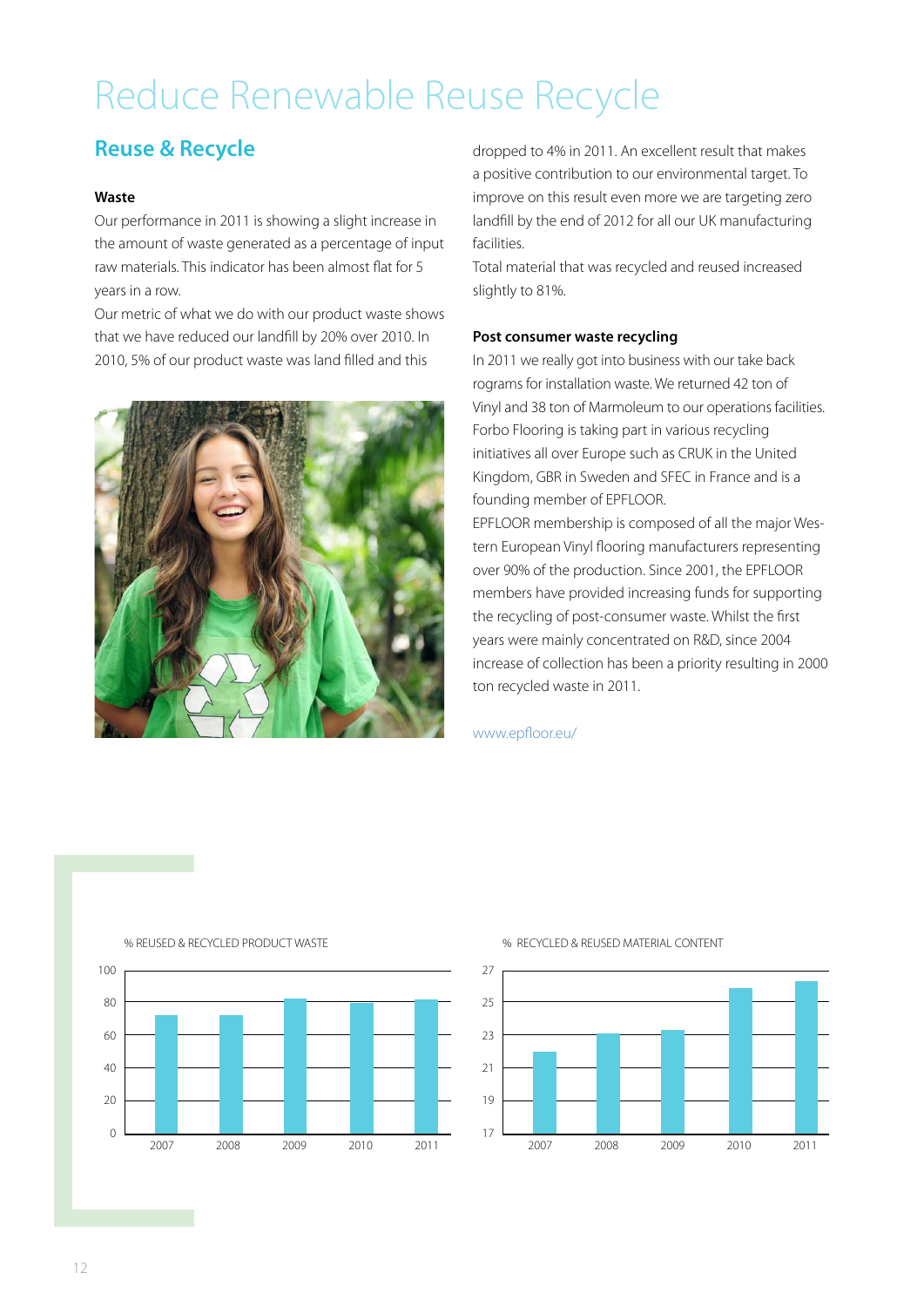# Forbo Way to Win

2011 was the second and last year we were running our internal awareness program - Forbo Way to Win "Sustainability". We used this program to communicate our sustainability policy and to strengthen our employee's engagement in green design, reducing energy consumption and increasing recycling.

We are proud that sustainability and the environment has become part of our business processes. The environmental goal to improve our footprint by 25 % in 2015 has landed with everyone and is now part of the daily work. A number of ideas to reduce the 4R's harvested during the program in 2010 were implemented in 2011. A few of these successes:



*Electrical company car Forbo Sarlino, Reims, France*

*Minimize the washing water for Flotex at Forbo Chateau Renault:* Less water and less energy needed. Reduction from 45 l/m<sup>2</sup> to 19.9 l/m<sup>2</sup>

*Dutch award winning energy saving by optimizing fume incineration process at Forbo Coevorden Less energy needed to produce Vinyl. Gas savings: >12% per square meter*

*First electrical company car used at Forbo Reims.* Less CO<sub>2</sub> emissions of our company cars

*Thermal insulation of warehouse and steam pipes at Forbo Krommenie Less energy needed to produce Coral* 

*Better segregation of product waste and increasing reuse at Forbo Kaluga 98% vs. 75% in 2010 is reused resulting in less waste and less use of virgin raw material*

David Glancy, Operations Director Forbo Coevorden, with energy award



 *"Winning the "energy saving" award, presented by the Dutch Plastic and Rubber Association was a fantastic recognition of the efforts made by the Team in Coevorden in reducing energy consumption. It provides us with the confidence and reassurance that our approach to sustainability, with the focus on improving our environmental footprint, really does make a difference. Many ideas generated during the Forbo Way to Win Sustainability Programme are still being worked on and implemented. This will lead to additional improvements in energy consumption and* 

*an increase in recycle content in our Commercial Compact Vinyl Floor coverings. All investment project plans are now, evaluated, not only on the basis of financial sustainability but also on environmental sustainability, measured by LCA (Life Cycle Analysis). This approach challenges us to run our businesses in a more sustainable manner!"*